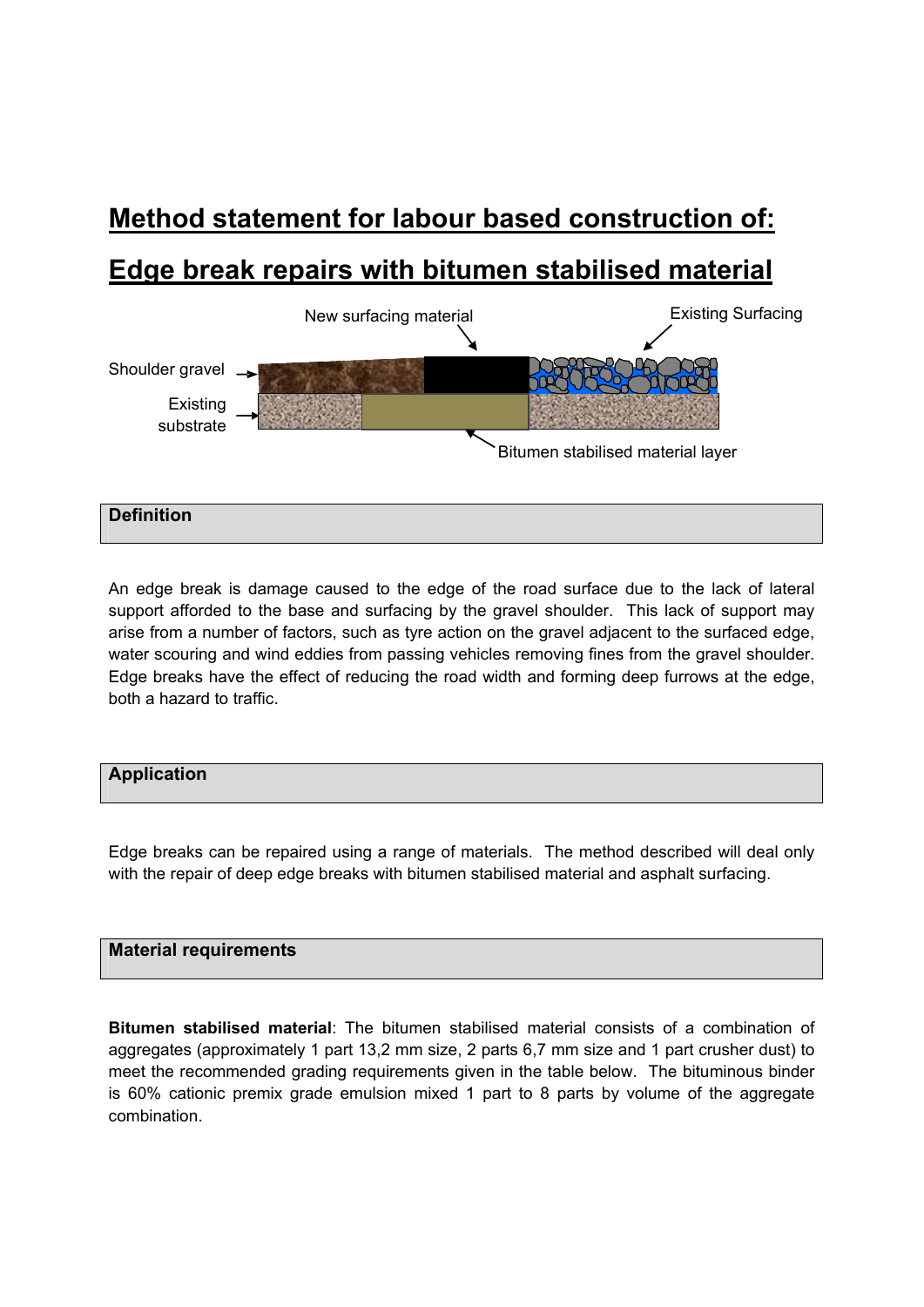| Sieve size (mm) | <b>Percentage passing</b><br>(by mass) |
|-----------------|----------------------------------------|
| 19              | 100                                    |
| 13,2            | $90 - 100$                             |
| 9,5             | $55 - 75$                              |
| 6,7             | $20 - 45$                              |
| 3,35            | $5 - 15$                               |
| 0,075           | $0 - 2$                                |

**Wearing course asphalt**: Either hot mix, or (bagged) cold mix asphalt can be used depending on the location, traffic and availability of materials. The recommended nominal maximum aggregate size for both materials is 9.5 mm.

**Bitumen emulsion**: - Anionic stablemix grade bitumen 60% emulsion, diluted in equal parts with water is recommended as a tack for the edge break operation as is breaks more rapidly and allows the work to be completed sooner.

**Solvent/water**: Used to clean the equipment after use if an emulsion is used.

**Sealant**: A bitumen emulsion to seal over the edge break edges once repaired to prevent moisture ingress and seal off the top surface of the repaired pothole.

**Shoulder gravel**: Used to ensure a smooth transition from wearing course to the shoulder as well as to provide support to the area that has been repaired.

| <b>Plant and equipment requirements</b> |  |
|-----------------------------------------|--|
|                                         |  |

| Item          | Number of items |
|---------------|-----------------|
| Tape measure  |                 |
| Crayons       | 1 box           |
| Straight edge | 1               |
| Fish line     | 1 roll          |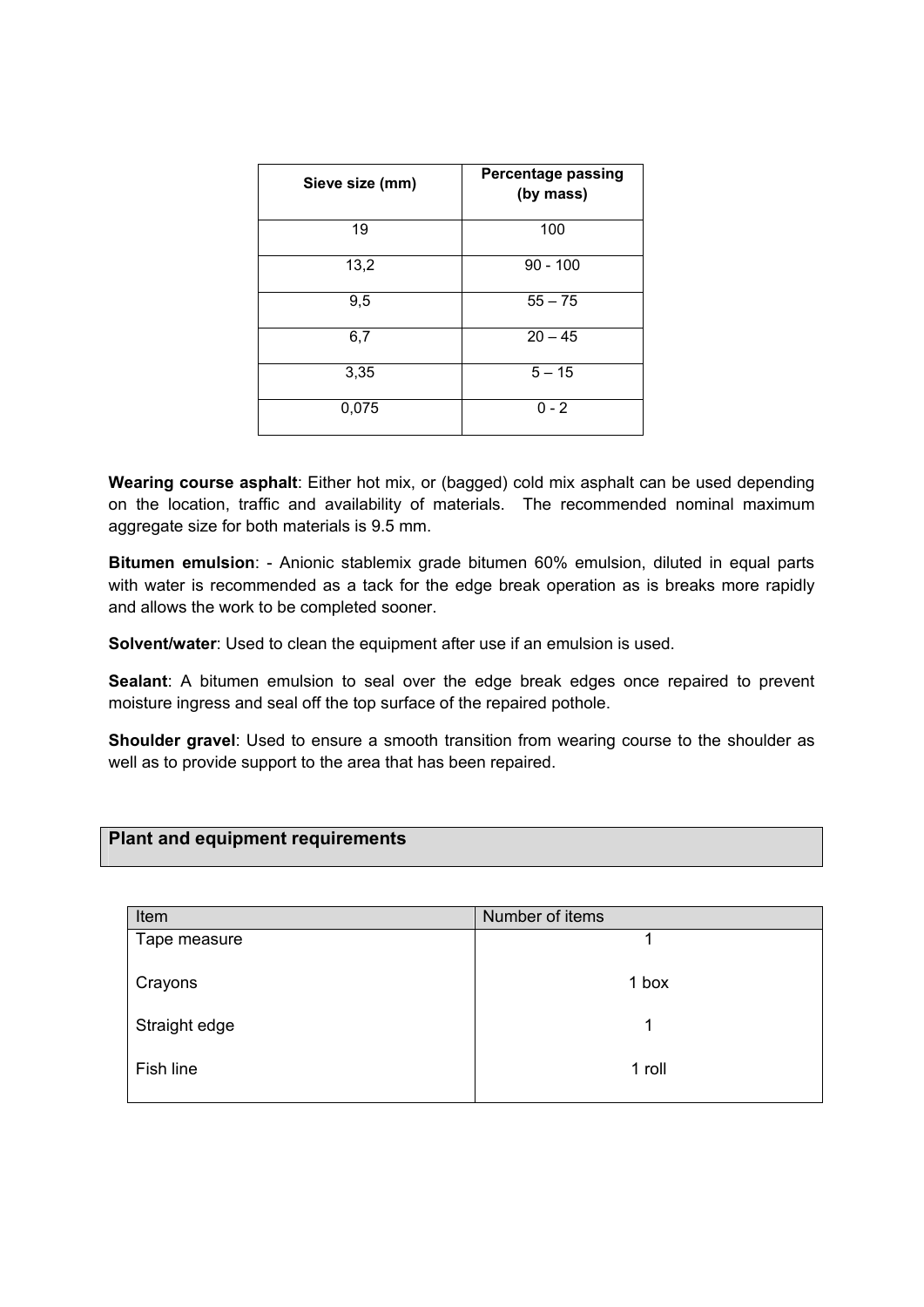| Steel pegs                           | 10                      |
|--------------------------------------|-------------------------|
| 2 kg mallet                          | 1                       |
| <b>Picks</b>                         | 4                       |
| Shovels                              | 8                       |
| <b>Broom</b>                         | $\overline{2}$          |
| <b>Block brush</b>                   | 1                       |
| Shutter boards                       | 2 or more               |
| Small Concrete mixer 175 litres      | 1                       |
| Wheel barrows                        | $\overline{\mathbf{4}}$ |
| Watering can                         | 1                       |
| Rake                                 | $\overline{2}$          |
| Pedestrian roller or plate compactor | 1                       |
| Hand stamper                         | 1                       |

### **Labour requirements**

Below is the typical composition of a small maintenance team to repair edge breaks.

| Activity       | Number of workers |
|----------------|-------------------|
| Supervisor     |                   |
| General labour | 12                |
| Mixing team    | 3                 |

Additional labour is required for traffic control. A minimum of two flag men will be required with signage to assist in this operation. Stop/go signage and large cones or delineators will be required to demarcate the working area and make it safe for the operation to be undertaken.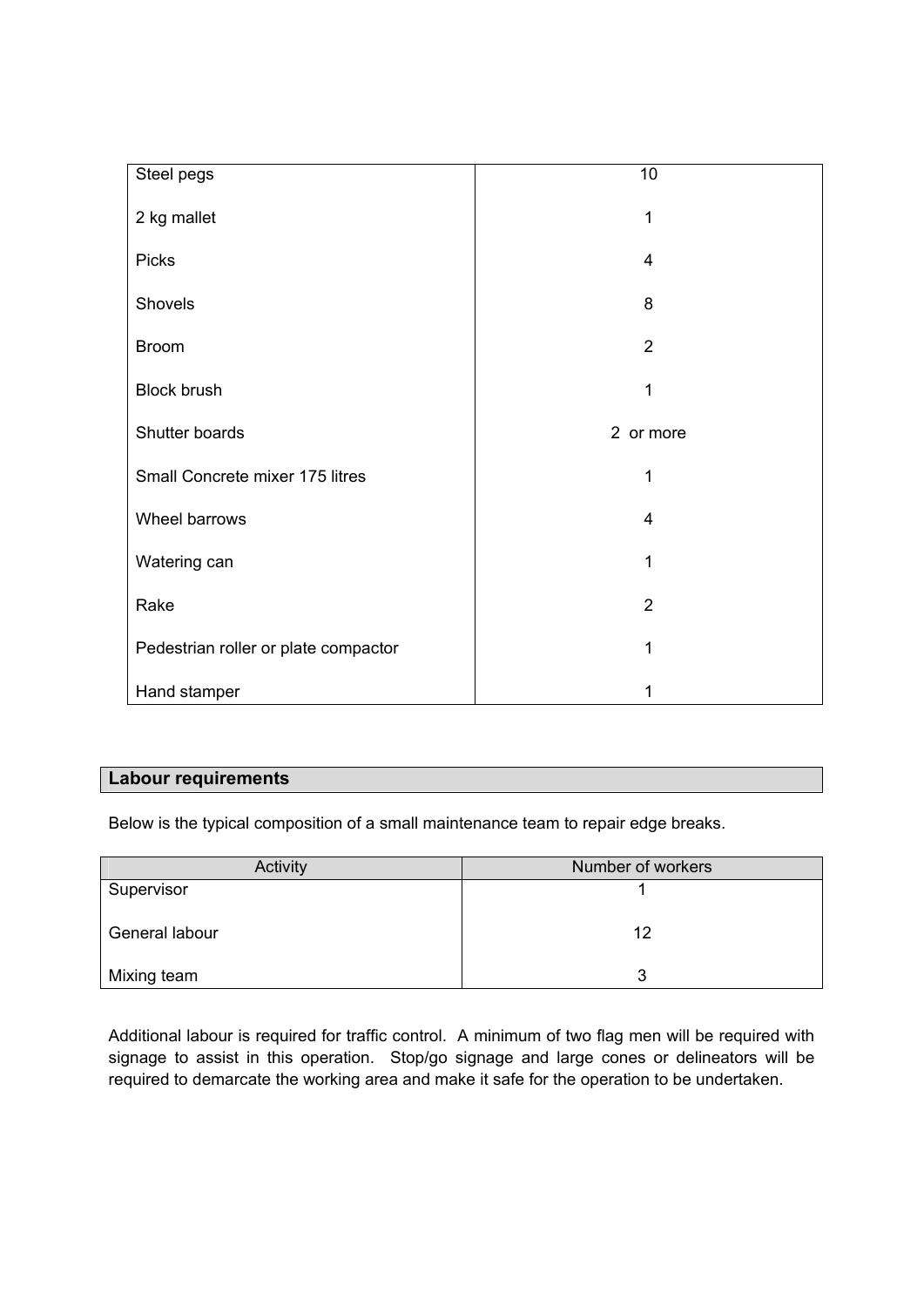#### **Construction**

#### **Traffic control**

The road will need to be barricaded off in the correct manner to allow for the work to be undertaken in a safe manner, especially where the work is undertaken under traffic. The signage may need to remain in place until the material has set and is hard enough to carry traffic loading. This operation needs to be coordinated by the supervisor to ensure the correct decision is made regarding the choice of asphalt wearing course to allow safe passage of traffic.

#### **Site Preparation**

The damaged area to be removed should be marked out clearly along the edge of the road, measuring from the centre line to achieve a neat joint parallel to the road edge. A straight edge and/or fish line and crayons should be used for this purpose, ensuring that the area marked out covers the full extent of the damaged road edge.

#### **Excavation and preparation**

The damaged surfacing as well as the surfacing up to the edge of the crayon markings is chipped out using a pick. The loose material is removed to a depth of a maximum of 150 mm. All loose material and dust is removed by brooming to ensure a good bond between new and existing materials.

Making use of the block brush, the entire exposed surface is painted with the diluted emulsion to assist in creating a good bond between the bitumen stabilised material and the existing material on the sides and the bottom of the repair area. The diluted emulsion must not be applied in such a thick layer as will leave pools lying at the bottom of the prepared area. A thin, evenly applied layer will suffice.

#### **Backfilling the prepared area**

Firstly, the bitumen stabilised material layer should to be placed and compacted. The shutter boards must then be positioned and secured in place followed by the placing of the wearing course. Each aspect is covered separately below.

#### **Backfilling and compaction of bitumen stabilised material for deep edge breaks**

The bitumen stabilised material should to be mixed in batches in the concrete mixer as required, as close to the repair work as possible. Wheel barrows are used to transport the bitumen stabilised material to the repair area.

Once the prime coat of diluted emulsion has broken, the premixed bitumen stabilised material is placed in the repair area and raked level. The finished level of the bitumen stabilised material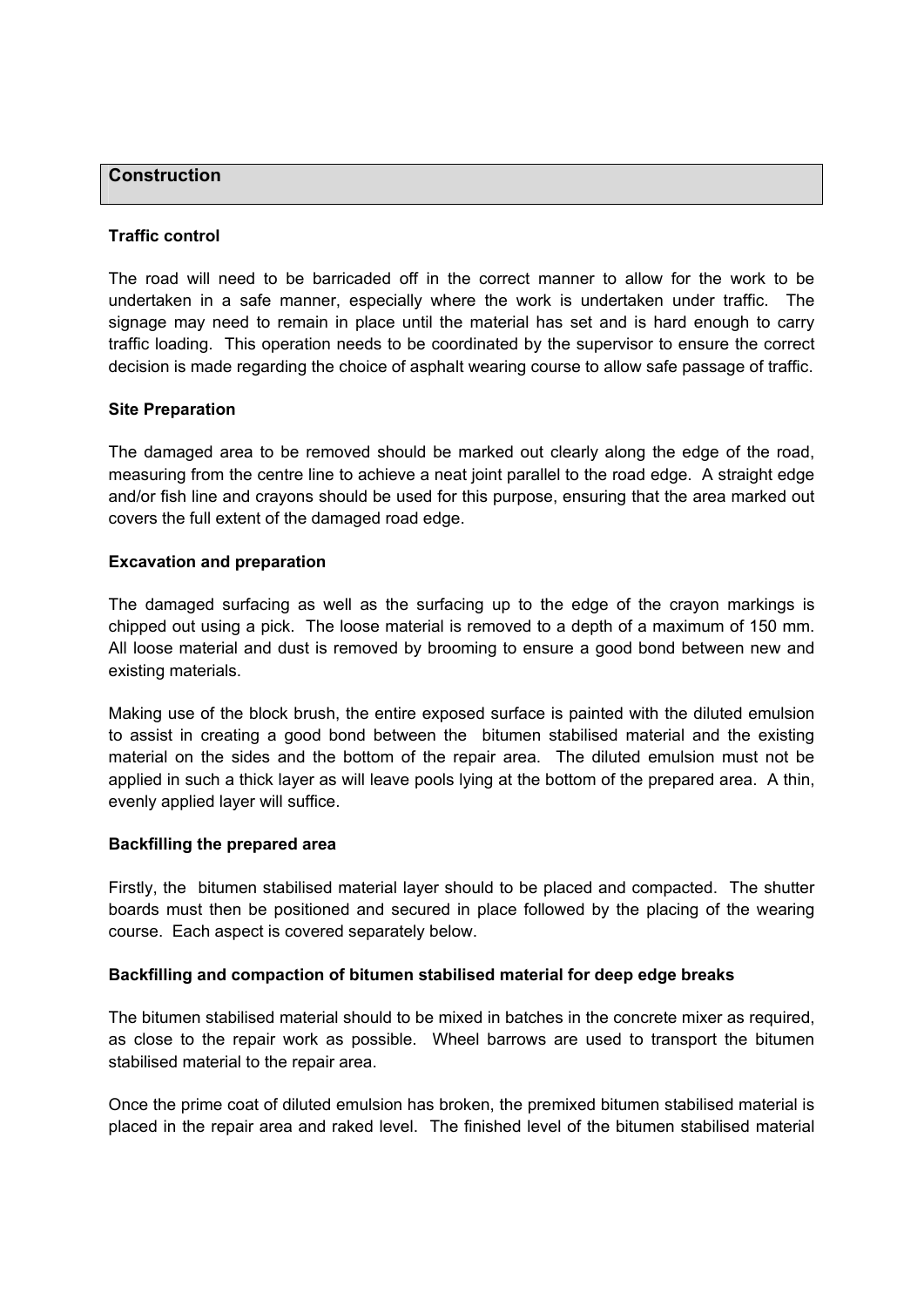should allow for a thickness of 40 mm of wearing course layer placed on top of it. If the space allows, the pedestrian roller is used to compact the bitumen stabilised material layer. This will normally require that the bitumen stabilised material layer is spread wider then the actual opening by stepping the excavation out to accommodate the width of the roller. If this is not feasible, a plate compactor should be used. A hand stamper is used to tuck the material neatly into the corners and around the edges adjacent to the existing surfacing.

The finished level of the bitumen stabilised material should be checked both transversely and longitudinally to ensure that the correct cross-fall or camber is maintained and that the wearing course will have a uniform thickness and will allow water to drain freely off the road surface without ponding.

The bitumen stabilised layer will need to be exposed to sunlight for a few days to ensure it has dried out and cured sufficiently before placing the asphalt wearing course.

#### **Securing the shutters in position after compaction of bitumen stabilised material layer**

Shutter boards should be placed along the outer edge of the road surfacing using of the fish line to ensure they are properly aligned. The shutter board should be secured into position using the steel pegs on both sides. The tops of the shutter boards should coincide with the extension of the camber or cross-fall of the road. The straight edge should be used to ensure the correct level is obtained. If these levels are too low the resulting dip in the surfacing could lead to damage and material loss over this section of road. Should the section be too high on the outer-edge, it could lead to water ponding which is unsafe and detrimental to the durability pf the road surface..

#### **Placing and compaction of wearing course**

Either hot mix or cold mix asphalt wearing course can be used, the choice depending on the availability of material and the need to open the road speedily. Each method is covered separately below.

#### **Placing and compaction of hot mix asphalt wearing course**

The temperature of the hot mix asphalt must be maintained for the edge break to be effectively repaired. It should be kept covered with a tarpaulin in heaps large enough to retain the heat for as long as is necessary. To avoid wastage only required quantities should be ordered. Once the temperature of the asphalt has fallen below 120  $^{\circ}$ C it becomes unworkable.

The hot mix asphalt should be dumped as close to the area where it is required to reduce double handling and also to ensure the there is minimal temperature loss.

The diluted emulsion is applied to the edges of the existing surfacing and the top of the bitumen stabilised material layer to provide a good bond. The emulsion should be allowed to break before applying the asphalt surfacing.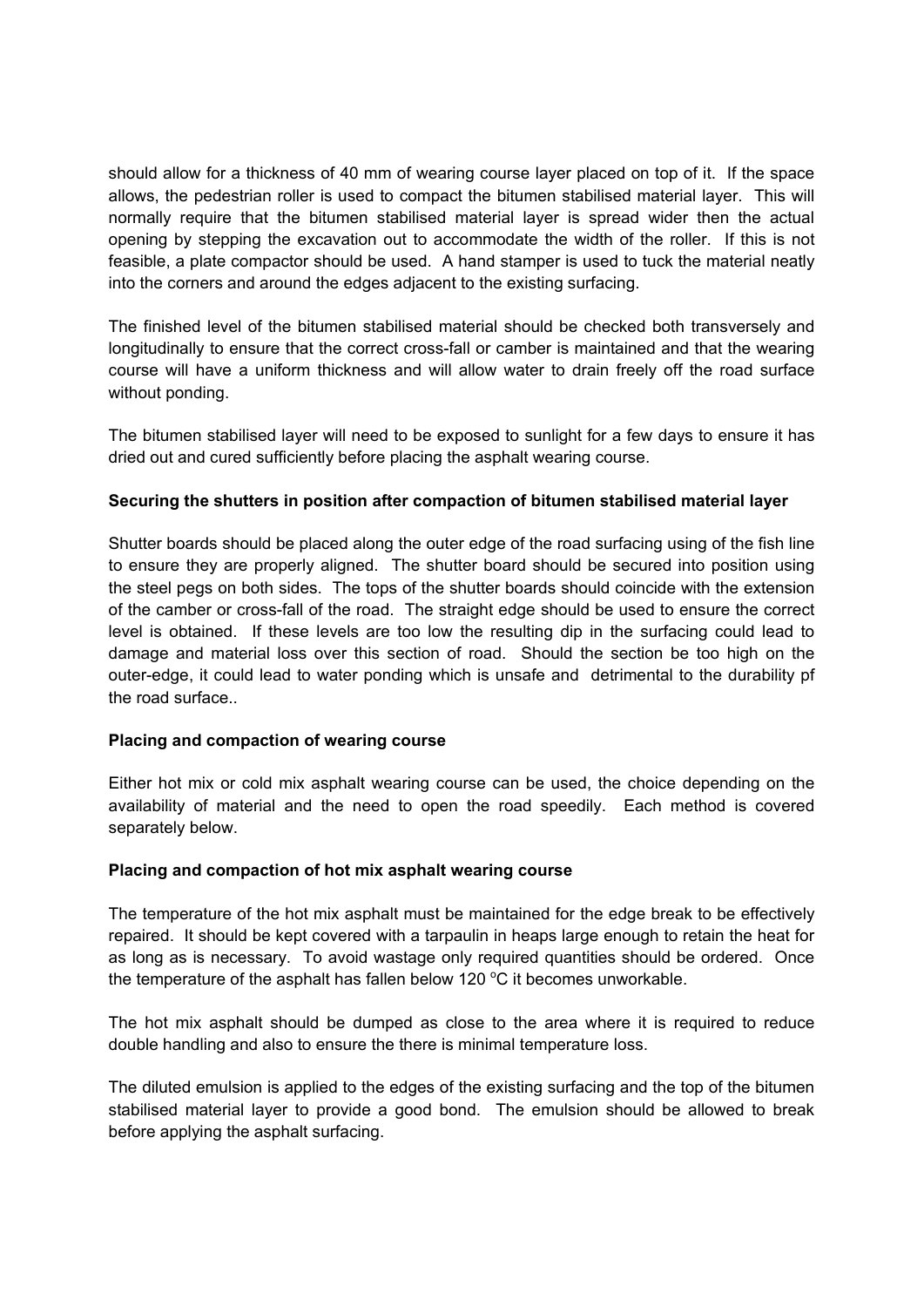The asphalt is placed in the repair area and raked level. To allow for compaction the loose asphalt should be about 10 mm proud of the existing road surface and the shutter board on the road edge. Compaction should take place from the side of the existing road surface and gradually moving towards the outer edge using the pedestrian roller. The existing road camber or cross fall will assist in achieving the correct fall towards the road edge.

Note that vibratory compaction on the existing road layer may damage it.

The surface of the compacted layer should be tightly knit with no visible holes or large voids. The decision to use a plate compactor or a pedestrian roller will be depend on the size of the repair work to be undertaken. Bigger repairs will require the pedestrian roller. A hand stamper can be also be used to ensure the joints are all well sealed and that the outer edge is bevelled.

The finished surface level should be checked with the straight edge (and spirit level) in both the longitudinal and transverse directions to ensure that surface drainage is not blocked.

#### **Placing and compaction of cold mix asphalt wearing course (in bags)**

Having measured the quantity of wearing course required, the corresponding number of bags are opened and the material exposed to sunlight for some time to warm up and become sufficiently workable for it to be laid and compacted.

The compaction of the repair is the same as that for hot mix asphalt.

It should be noted that where cold mix is used, it should not be opened to traffic immediately after completion because the volatiles in the cold mix still need to evaporate for the mix to stiffen. If at all possible traffic should be kept off the repaired edge break until the following day.

#### **Construction of gravel shoulder support**

Before commencing this stage of the repairs the wearing course should be examined to ensure that it is sufficiently firm to resist the compaction forces it will be exposed to during the gravelling operation.

The existing shoulder gravel should be loosened along the length of the repaired area and, if required, additional material should be added. This shoulder gravel is placed and compacted over the bitumen stabilised material that protrudes under the wearing course edge so as to support the actual wearing course and prevent the edge break from recurring. The gravel is then moistened and compacted level with the outer surfacing. Care should be taken to ensure that this operation does not disturb or damage the new repairs.

#### **Sealing of surface joints**

After all loose material has been swept from the surface the sealant should be painted over the surface to seal off all openings as well as the joint between the existing surfacing and the